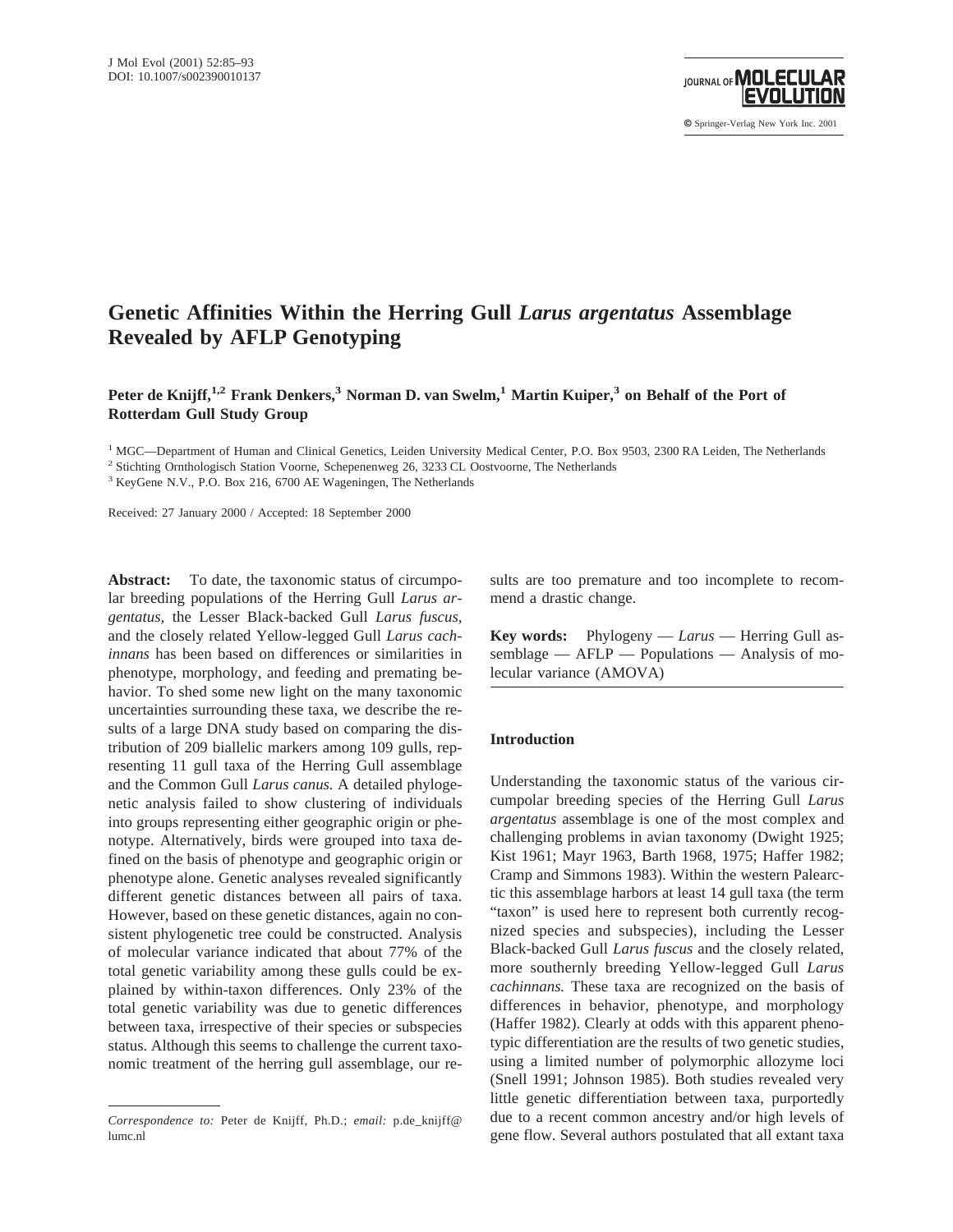

**Fig. 1.** Phylogeny of the Herring Gull assemblage as proposed by Haffer (1982). This phylogeny is based on differences in behavior, blometry, molting strategy, migration patterns, and plumage.

of this Herring Gull assemblage are the result of a complex and rapid speciation process, which began at the onset of the last Ice Age and was finished shortly thereafter, approximately 10,000 years ago (Barth 1968, 1975; Voipio 1993). Mayr (1963), presented the geographical distribution of these gull taxa as a classical example of a ring-species complex where the two sympatric species (*L. fuscus* and *L. argentatus*) are the terminal links of the circumpolar chain. He postulated that all current taxa derive from four Pleistocene refugia. At present, most taxa seem reproductively isolated. Only during colonization of new areas does hybridization occur frequently, sometimes even leading to fertile offspring of the heterogametic sex—i.e., females in birds (van Swelm, unpublished results). In one well-studied case hybridization between *L. fuscus* and *L. argentatus* stopped as soon as *L. fuscus* became settled (Tinbergen 1953). However, hybridization between *L. cachinnans* with both *L. fuscus* and *L. argentatus* is still frequently observed 15 years after the initial settling of *L. cachinnans* in The Netherlands (van Swelm 1998, 2000; *contra* Yésou 1991).

We anticipated that if the phenotypic and behavioral differences between these taxa were indeed the result of a process of rapid reproductive isolation, slowly evolving lineage markers such as the commonly used mitochondrial cytochrome *b* gene would not display significant genetic differentiation (cf. Crochet et al. 2000; *contra* Wink et al. 1994). Recently, it has been shown that an AFLP-locus based phylogeny corresponded closely with differences in phenotypes among Lake Malawi cichlid fish (Albertson et al. 1999). For this reason, and to reduce the influence of genetic drift, differential introgression, and skewed sex-dependent colonization effects (for which all mtDNA-based polymorphisms are very sensitive), we decided to analyze the genetic contribution of both sexes by means of the recently developed AFLP method (Vos et al. 1995). Genotypes of 209 autosomal codominant inherited biallelic AFLP loci were obtained in 106 birds belonging to 11 Herring Gull taxa and three Common Gulls *Larus canus.* As such, this study describes the first large-scale DNA-based analysis specifically focusing on this notoriously complex—but at the same time fascinating—group of avian taxa.

## **Methods**

## *Sample Collection*

We largely follow the nomenclature of gull taxa as proposed by Haffer (1982) (Fig. 1). Over a period of 10 years, blood samples were collected at 14 sites, all close to or at a breeding colony (Table 1) by local experts to avoid identification errors. Samples were collected in 70% ethanol or EDTA and transferred to the Leiden University Medical Center as soon as possible. DNA was isolated by means of standard phenol/chloroform extraction. We obtained DNA of sufficient quality for the purpose of this study from 109 birds: 106 samples from 11 gull taxa of the Herring Gull assemblage and 3 samples of a smaller gull species, the Common Gull *Larus canus,* which we included as an outgroup in a number of analyses.

## *AFLP Analysis*

The analysis of amplified fragment length polymorphisms (AFLP) allows the detection of RFLPs in genomes with unknown sequence structures (Vos et al. 1995). Essentially, AFLP is based on (i) restriction enzyme digestion of genomic DNA, (ii) ligation of the digested fragments with specific adapters and selective amplification by means of PCR, and (iii) gel analysis of the amplified fragments. For the present study AFLP reactions were carried out using the enzyme combination *Eco*RI and *Taq*l. Standard AFLP adapters for these restriction sites were ligated to the DNA fragments and AFLP primers for both enzymes were used in subsequent amplification reactions. The detection and subsequent analysis of the fragments closely followed the procedures outlined in detail previously (Vos et al. 1995). Following these protocols we obtained genotype scores of 209 distinct loci.

## *Statistical and Phylogenetic Analysis*

After AFLP analysis two genetic scores were constructed. The first represents the genotype of each locus. Thus for each individual, 209 genotype scores were obtained—0/0, 0/1, and 1/1—which, in analogy with conventional RFLP scores, represent the absence (0) or presence (1) of a particular band. Since AFLP alleles, like RFLP alleles, are codominant inherited, one can distinguish two homozygous and a single heterozygous genotype. Based on these genotypes we also derived a haplotype score, 0–1–?, where 0 indicates the total absence of an AFLP fragment (genotype 0/0), 1 represents the presence (heterozygous or homozygous) of an AFLP fragment (genotypes 0/1 and 1/1), and ? represents unresolved scores (genotypes 0/?, 1/?, and ?/?). This haplotype score underestimates the total amount of genetic information present in our data set, thereby providing a conservative estimate.

First, all haplotype scores were analyzed by means of the PUZZLE v4.0 package (Strimmer and von Haeseler 1996, 1997). A single complete maximum likelihood-based tree resolving analysis with 100 intermediate trees on this total data set was performed. [This analysis took 96 h using a PC with a Pentium II MMX (233-MHz) processor; increasing the number of intermediate trees to 1000 would require an unrealistic >5000 h.] The resulting tree was drawn using TreeView v1.5.2 (Page 1998) and is illustrated in Fig. 2.

Second, we employed an analysis of molecular variance (AMOVA) by means of ARLEQUIN v1.1 (Excoffier et al. 1992; Schneider et al. 1997). This allows the partitioning of the total amount of genetic variation present in any data set into a number of hierarchical ordered components representing (1) genetic variance due to differences between individuals within populations, (2) genetic variance due to differences between populations within groups, and (3) genetic variation due to differences between groups. From a taxonomic perspective, this could be translated to differences between individuals of the same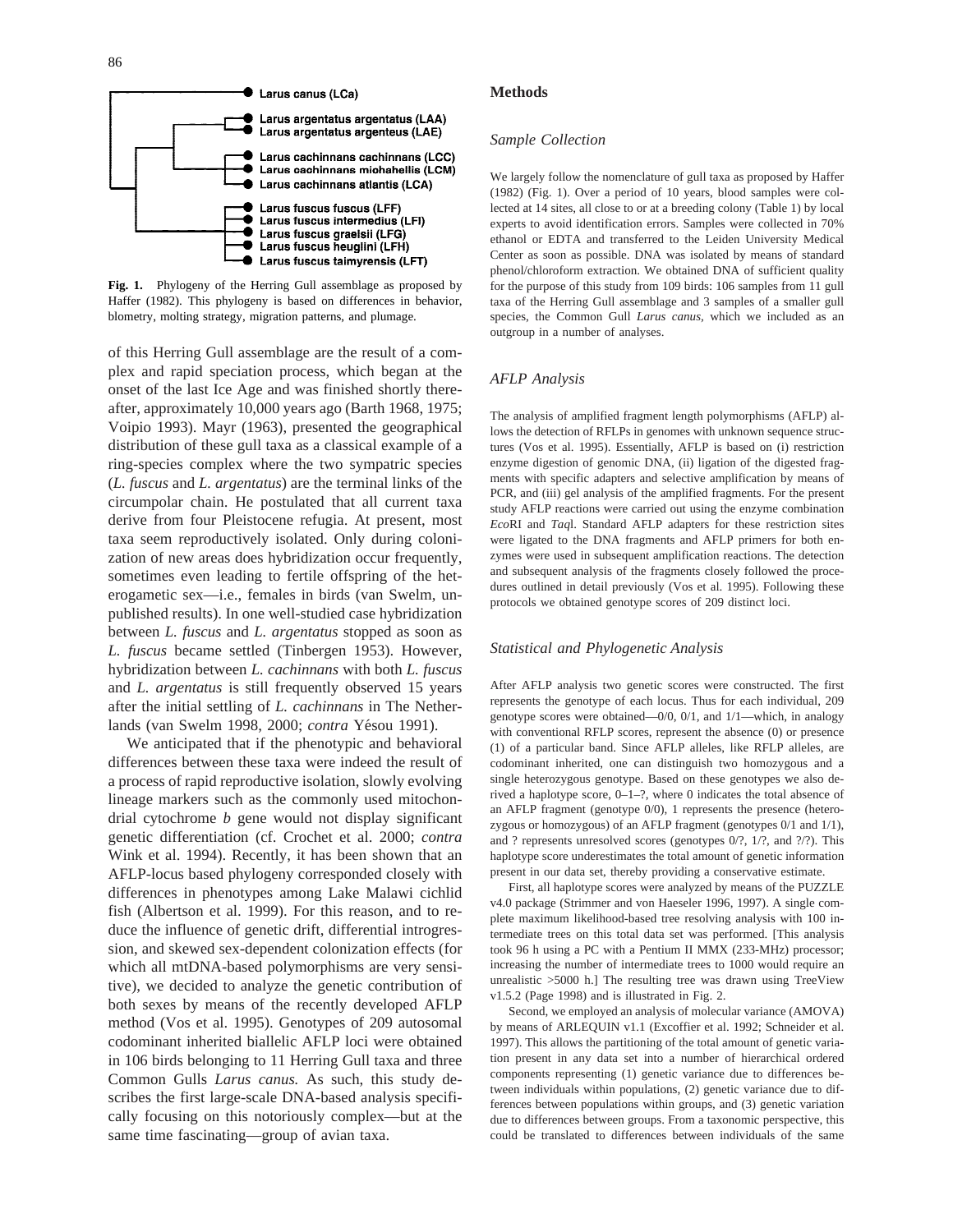**Table 1.** Information on the sampling locations and the taxa included in this gull DNA study

| Sampling location information |                              |          |           | Taxon information                                                    |                   |  |  |
|-------------------------------|------------------------------|----------|-----------|----------------------------------------------------------------------|-------------------|--|--|
| Name (country)<br>No          |                              | Latitude | Longitude | Name (code)                                                          | Number of samples |  |  |
|                               | Taimyr (Russia)              | $+74.07$ | $+86.29$  | Taimyr Gull, Larus fuscus taimyrensis (LFT)                          | 6                 |  |  |
| 2                             | Kanin (Russia)               | $+67.80$ | $+44.14$  | Heuglins Gull, Larus fuscus heuglini (LFH)                           | 10                |  |  |
| 3                             | Kandalaksha (Russia)         | $+67.00$ | $+32.30$  | Herring Gull, Larus argentatus argentatus (LAA)                      |                   |  |  |
| 4                             | East Finland                 | $+61.50$ | $+28.50$  | Baltic Gull, Larus fuscus fuscus (LFF)                               |                   |  |  |
| 5a                            | West Finland                 | $+60.07$ | $+25.25$  | Herring Gull, Larus argentatus argentatus (LAA)                      |                   |  |  |
| 5b                            | West Finland                 | $+60.07$ | $+25.25$  | Baltic Gull, Larus fuscus fuscus (LFF)                               |                   |  |  |
| 6                             | West Norway                  | $+58.03$ | $+6.40$   | Lesser Black-backed Gull, Larus fuscus intermedius (LFI)             | 10                |  |  |
| 7a                            | Maasvlakte (The Netherlands) | $+51.51$ | $+4.03$   | Common Gull, Larus canus (LCa)                                       | 3                 |  |  |
| 7b                            | Maasvlakte (The Netherlands) | $+51.51$ | $+4.03$   | Herring Gull, Larus argentatus argenteus (LAE)                       | 8                 |  |  |
| 7c                            | Maasvlakte (The Netherlands) | $+51.51$ | $+4.03$   | Lesser Black-backed Gull, Larus fuscus graellsii? (LF?) <sup>a</sup> | 10                |  |  |
| 8                             | West England                 | $+53.30$ | $-2.34$   | Lesser Black-backed Gull, Larus fuscus graellsii (LFG)               | 6                 |  |  |
| 9                             | Faroe Islands                | $+62.14$ | $-6.37$   | Lesser Black-backed Gull, Larus fuscus graellsii (LFG)               | 5                 |  |  |
| 10                            | Iceland                      | $+64.05$ | $-21.59$  | Lesser Black-backed Gull, Larus fuscus graellsii (LFG)               | 9                 |  |  |
| 11                            | Berlenga Isles (Portugal)    | $+39.25$ | $-9.28$   | Atlantic Gull, Larus cachinnans atlantis (LCA)                       | 5                 |  |  |
| 12                            | Gibraltar (Spain/England)    | $+36.07$ | $-5.17$   | Yellow-legged Gull, Larus cachinnans michahellis (LCM)               | 6                 |  |  |
| 13                            | Essaouira (Morocco)          | $+31.32$ | $-9.45$   | Atlantic Gull, Larus cachinnans atlantis (LCA)                       | 5                 |  |  |
| 14                            | Ukraine                      | $+46.24$ | $+32.03$  | Steppe Gull, Larus cachinnans cachinnans (LCC)                       |                   |  |  |

<sup>a</sup> The Lesser Black-backed Gull race in The Netherlands could be LFG, but LFI gene flow cannot be excluded based on plumage details: hence its uncertain status.

subspecies, between subspecies within species, and between species. As such, this allows the testing of any a priori taxonomical hypothesis looking for genetic differentiation between species and/or subspecies. Between genetically sufficiently isolated but related taxa, the majority of the genetic variance would be expected to be found between species, less so between subspecies, and little genetic variance between individuals of the same subspecies. The haplotype scores were grouped into a variable number of taxa on the basis of generally accepted phenotypic and/or geographic criteria as proposed by Haffer (1982) (Fig. 1, Table 1). By means of AMOVA we tested a number of hypotheses. The resulting decomposition of the variance components representing the various genetic variance estimates is summarized in Table 2. By means of AMOVA we also estimate an  $F_{st}$  analogue,  $\phi_{st}$ , which not only considers differences in haplotype score frequencies, but also includes molecular differences between individual haplotype scores. On the basis of the pairwise  $\phi_{st}$  distance matrix, an UPGMA tree was made using the UPGMA option contained in the NEIGHBOR routine included in PHYLIP v3.57c (Felsenstein 1995) and TreeView v1.5.2 (Page 1998) (Fig. 3A). Bootstrap supports were obtained by creating, from the original haplotype scores, 100 randomized sets of haplotype scores by means of the SEQBOOT routine included in PHYLIP v3.57c. Each of these 100 sets was again analyzed by means of ARLEQUIN v1.1, the resulting 100 pairwise  $\phi_{st}$  distance matrices were combined into a single file, analyzed as above, and the resulting 100 trees were analyzed by means of the CONSENSE routine, also included in PHYLIP v3.57c. Finally, again using ARLEQUIN v1.1, we estimate the number of pairwise differences (often referred to as the mismatch distribution) between all originally observed haplotype scores (Fig. 4).

Since the haplotype scores represent an underestimate of the true genetic variability in our data set, we also analyzed the genotypic scores. Using GDA v1.0 (d12) (Lewis and Zaykin 1999), GENEPOP v3.1c (Raymond and Rousset 1995), and ARLEQUIN v1.1, a number of descriptive statistics were obtained for all loci in all taxa (Table 3). These include, for each taxon,  $H_e$ , the expected heterozygosity,  $H_o$ , the observed heterozygosity,  $N<sub>m</sub>$ , the estimated number of migrants per generation between taxa,  $F_{is}$ , Wright's inbreeding coefficient, and the allele frequency distributions. In addition, we calculated, across all loci and all taxa again,  $F_{iS}$  (independing within taxa),  $F_{iI}$  (overall independing), and the coancestry coefficient  $F_{st}$ , which provides an estimate of interspecific genetic differentiation. From the allele frequencies of all 209 loci, we calculated Nei's (1972) genetic distance by means of the

GENDIST routine from PHYLIP v3.57c. The resulting distance matrix was analyzed exactly as the haplotype score-based  $\phi_{st}$  matrix with one difference: the bootstrap supports were obtained on the basis of 1000 SEQBOOT-generated sets of allele frequencies. The resulting tree is illustrated in Fig. 3B.

## **Results**

A maximum likelihood-based phylogenetic tree connecting all individuals on the basis of the individual haplotype scores was constructed by means of PUZZLE v4.0 (Fig. 2). No consistent grouping of individuals into distinct clusters (e.g., representing the sampling locations or phenotype) was observed. In contrast, most individuals form a distinct branch of their own, and all branches seem to descend from a single shared ancestor in a starlike fashion. This strongly suggests a relatively recently shared common ancestry between all herring gulls and/or a rapid expansion. This is confirmed by the mismatch distribution (Fig. 4). The unimodal shape of this number of pairwise difference distribution is a good indication of a single-exponential population expansion.

We subsequently grouped all birds into a number of taxa on the basis of their phenotype and/or geographical origin. On the basis of the haplotype scores, the genetic distance  $(\phi_{st})$  between all pairs of taxa was estimated by means of AMOVA (Table 2). When birds were grouped into a single group containing 17 gull taxa identified by the combination of sampling location and phenotype, about 78.4% of the total genetic variability present among all birds could be attributed to genetic differentiation *within* taxa, whereas the remaining 21.6% was due to genetic differences *between* taxa. A similar partitioning was obtained when birds were allocated to 12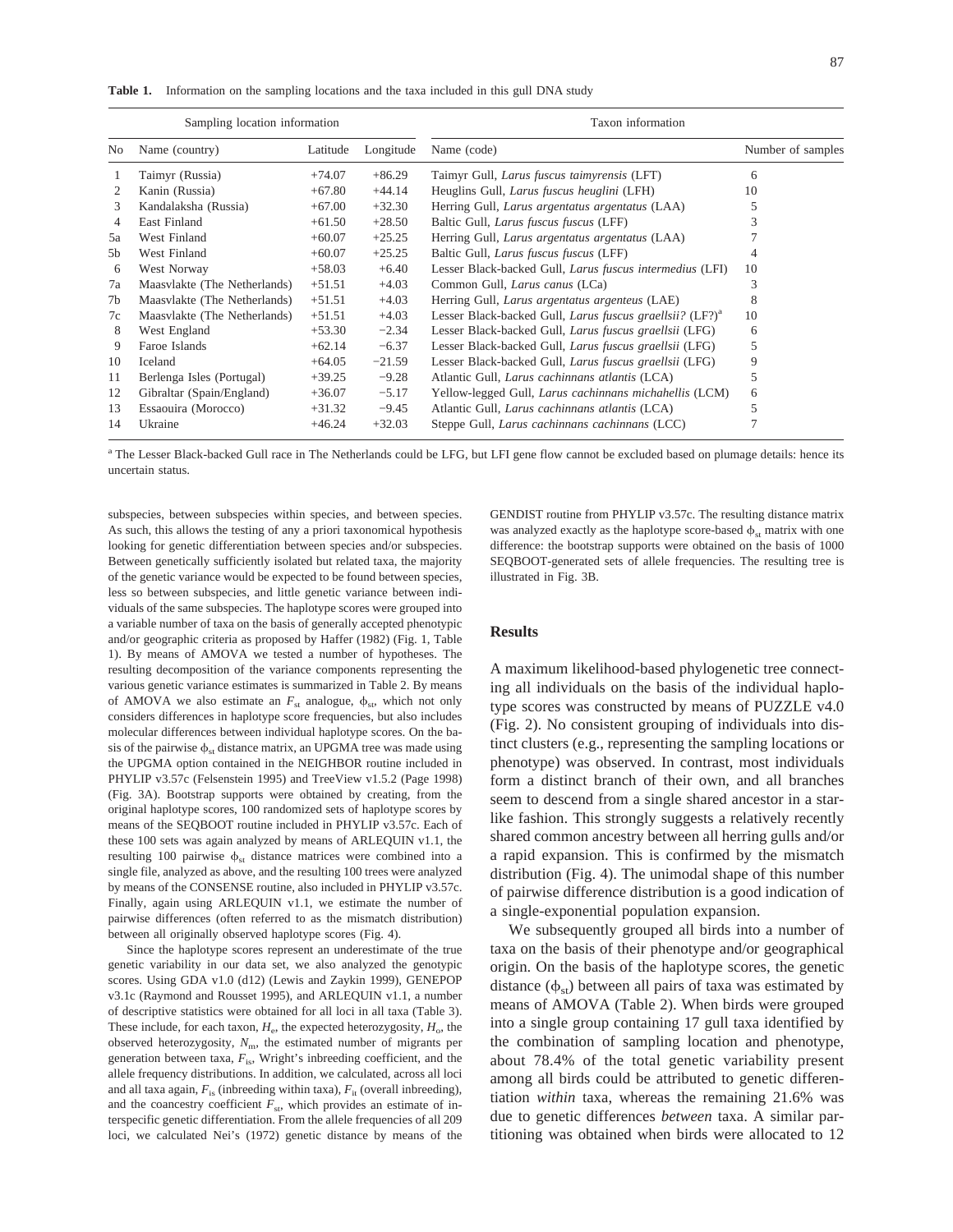



**Fig. 2.** A quartet puzzling based maximum-likelihood tree of all 109 gulls based on the binary AFLP haplotype scores. Branch supports (most of which are below 50%) are removed for clarity.

taxa solely on the basis of their phenotype. We also analyzed a number of more detailed models representing several previously proposed taxonomic orderings. In all these alternative models the within-taxon genetic variance explained about 77% of the total genetic variance, and the remaining 23% was due to the between-taxa, within-groups and the between-groups components.

Again, this indicates that among our birds, despite their geographical and phenotypical differentiation, no

specific genetically well-defined taxa could be identified. Thus, on the basis of our haplotype score-derived AMOVA analysis, no clear hierarchical difference in the between-species and between-subspecies contributions could be detected, although when the two most extreme models were compared—model 3 with four Herring Gull species and model 6 with seven species—the latter model did indicate a slightly better species–subspecies structure.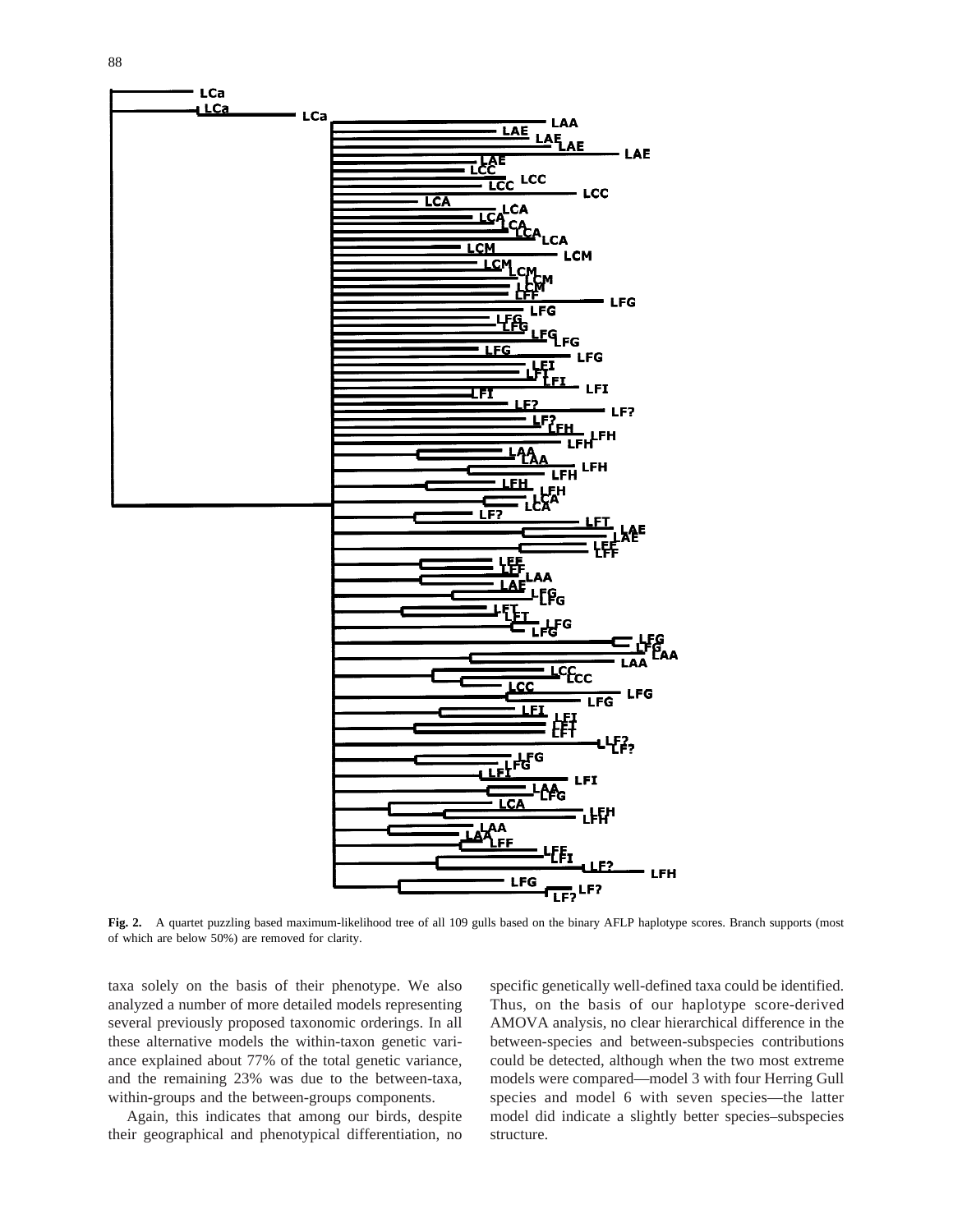|                                   | AMOVA model analyzed                                             |                 |                           |               |                           |                           |                           |  |  |  |
|-----------------------------------|------------------------------------------------------------------|-----------------|---------------------------|---------------|---------------------------|---------------------------|---------------------------|--|--|--|
|                                   | Model 1                                                          | Model 2         | Model 3                   | Model 4       | Model 5                   | Model 6                   | Model 6                   |  |  |  |
|                                   | Number of groups defined                                         |                 |                           |               |                           |                           |                           |  |  |  |
|                                   |                                                                  |                 | $\overline{4}$            | 4             | 5                         | 7                         | 8                         |  |  |  |
| Populations                       |                                                                  |                 |                           |               |                           |                           |                           |  |  |  |
| in groups                         | Taxa $(n = 17)$                                                  | Taxa $(n = 12)$ | G1: LCa                   | G1: LCa       | G1: LCa                   | G1: LCa                   | G1: LCa                   |  |  |  |
|                                   | defined on                                                       | defined on      | G <sub>2</sub> : LAA, LAE | G2: LCC       | G <sub>2</sub> : LAA, LAE | G <sub>2</sub> : LAA, LAE | G <sub>2</sub> : LAA, LAE |  |  |  |
|                                   | the basis of                                                     | the basis of    | G3: LCC, LCA,             | G3: LCA, LCM, | G3: LCC                   | G3: LCC                   | G3: LCC                   |  |  |  |
|                                   | phenotype                                                        | phenotype       | <b>LCM</b>                | LAA, LAE      | G4: LCA, LCM              | G4: LCA, LCM              | G4: LCA, LCM              |  |  |  |
|                                   | and sampling                                                     | only (Table 1   | G4: LFG, LF?,             | G4: LFG, LF?, | G5: LFG, LF?,             | G5: LFG, LF?              | G5: LFG, LF?              |  |  |  |
|                                   | locations                                                        | and Figs. 1     | LFI, LFF,                 | LFI, LFF,     | LFI, LFF,                 | G6: LFI, LFF              | G6: LFI                   |  |  |  |
|                                   | (Table 1)                                                        | and $2)$        | LFH, LFT                  | LFH, LFT      | LFH, LFT                  | G7: LFH, LFT              | G7: LFF                   |  |  |  |
|                                   | included in a                                                    | included in a   |                           |               |                           |                           | G8: LFH, LFT              |  |  |  |
|                                   | single group                                                     | single group    |                           |               |                           |                           |                           |  |  |  |
|                                   | AMOVA results expressed as % genetic variance due to differences |                 |                           |               |                           |                           |                           |  |  |  |
| Between                           |                                                                  |                 |                           |               |                           |                           |                           |  |  |  |
| groups                            | $-(-)$                                                           | $-(-)$          | 11.9(10.5)                | 12.9(11.7)    | 13.4(12.1)                | 14.3(12.3)                | 15.8 (13.6)               |  |  |  |
| Between<br>populations,<br>within |                                                                  |                 |                           |               |                           |                           |                           |  |  |  |
| groups                            | 21.6(22.5)                                                       | 20.0(19.9)      | 11.4(12.3)                | 11.1(11.8)    | 10.1(10.9)                | 6.7(8.5)                  | 5.2(7.1)                  |  |  |  |
| Within                            |                                                                  |                 |                           |               |                           |                           |                           |  |  |  |
| populations                       | 78.4 (77.5)                                                      | 80.0 (80.1)     | 76.7 (77.2)               | 76.0 (76.5)   | 76.5(77.0)                | 79.0 (79.2)               | 79.0 (79.3)               |  |  |  |

**Table 2.** Results of analysis of molecular variance (AMOVA) based on haplotype scores and genotypes (in parentheses) of 209 AFLP loci among all 109 gulls

It could be argued that the AFLP haplotype score, because of its recessive character, underestimates the genetic information content. Therefore, we repeated all analyses using the AFLP genotypes. Table 3 summarizes a number of descriptive statistics. Very striking is the difference between  $H_e$  and  $H_o$ . For all taxa  $H_o$  was less than 50% of  $H_e$ , indicating a marked reduction in the number of heterozygotes. This and the high  $F_i$  (inbreeding coefficient) values are good indications of a high proportion of birds returning to the same breeding colony. On the other hand, the rather high  $N<sub>m</sub>$  values and the very few private alleles  $(N_{pa})$  observed (13 in total) indicate high levels of gene flow. This is also confirmed by the three coefficients,  $F_{\text{is}}$  (0.61),  $F_{\text{it}}$  (0.67), and  $F_{\text{st}}$ (0.16) (not shown), which are all highly significant indicators of little geographic and interspecific differentiation. These results are confirmed by our hierarchical AMOVA (Table 2), which shows near-identical results when the genotype-based data are compared with the haplotype score analyses.

Two UPGMA trees were built on the basis of the AMOVA-derived pairwise  $\phi_{st}$  distances. One represents the genetic distances estimated from the haplotype scores. The other represents Nei's (1972) genetic distance, based on the genotypes (Figs. 3A and B). Both trees have a structure closely corresponding with the species/subspecies hierarchy proposed by Haffer (1982) (Fig. 1). All Lesser Black-backed Gull taxa (*L. f. fuscus, L. f. intermedius, L. f. graellsii, L. f. heuglini,* and *L. f. taimyrensis*) form a single major clade, whereas the two

Herring Gulls (*L. a. argenteus* and *L. a. argentatus*) and two Yellow-legged Gull taxa (*L. c. michahellis* and *L. c. atlantis*) form subclades in a second major clade. The Steppe Gull *L. c. cachinnans* is paraphyletic to all other large gulls and closest to the outgroup (Common Gull *L. canus*). Only three branches, those connecting (1) *L. f. graellsii* from Iceland, the Faeroe Islands, and England with Dutch *L. f. graellsii,* (2) *L. a. argenteus* and *L. a. argentatus,* and (3) *L. c. michahellis* and *L. c. atlantis,* have support values >90%. Especially the support for the bifurcation of the two major groups is rather low in both trees (42 and 30%). This suggests that these taxa are extremely closely related to one another and that a complete and reliable phylogenetic ordering of these gulls on the basis of the present genetic information is impossible.

# **Discussion**

In this study we describe a detailed genetic analysis of western Palearctic taxa of the Herring Gull *Larus argentatus,* the Lesser Black-backed Gull *Larus fuscus,* and the Yellow-legged Gull *Larus cachinnans.* These birds, representing the notoriously complex Herring Gull assemblage, have been the subject of heated debates throughout the past century. Taxa have been shifted between almost all possible taxonomic statues off and on (Dwight 1925; Kist 1961; Barth 1968, 1975; Haffer 1982; Cramp and Simmons 1983). Invariably, new in-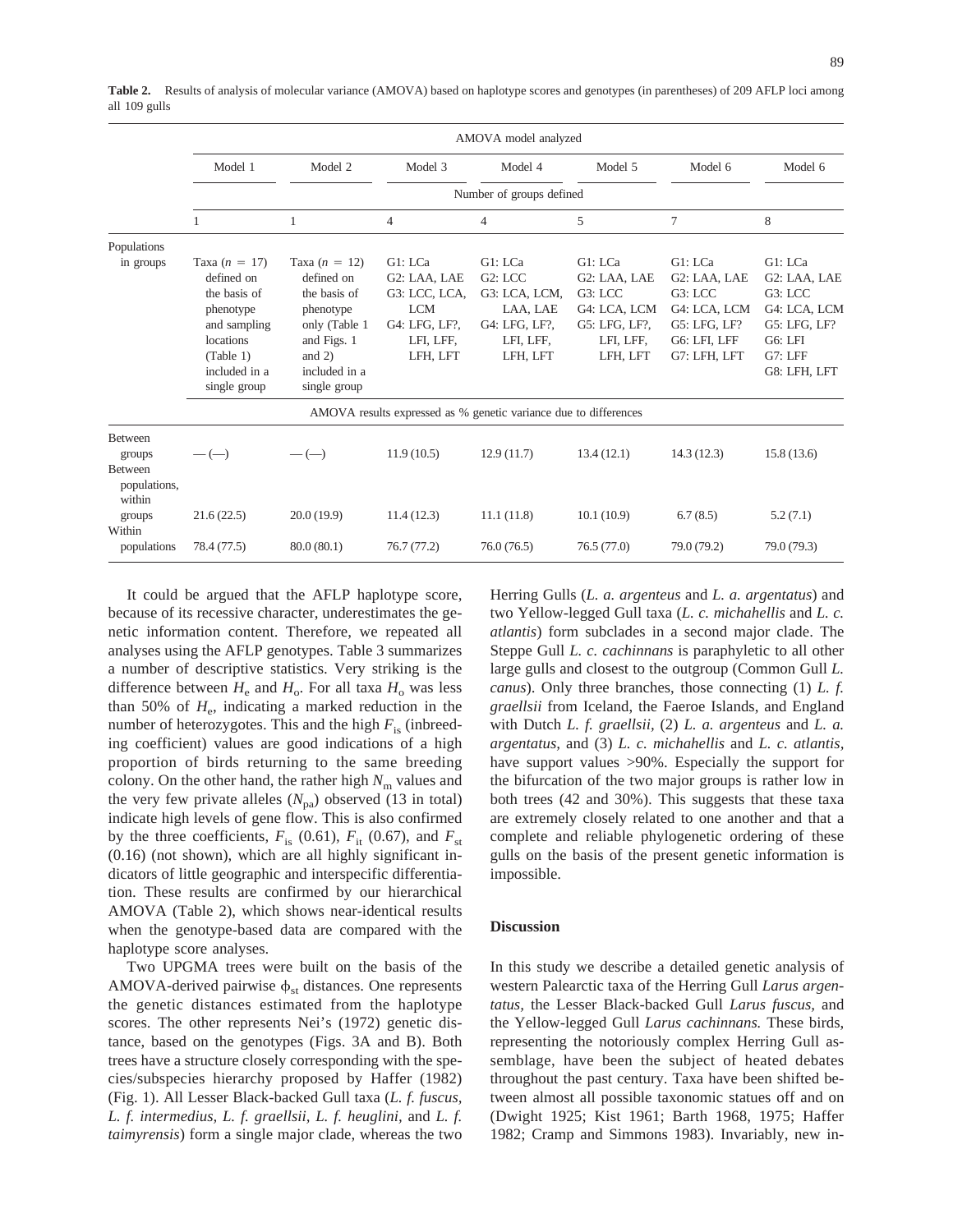



 $3B$ 



**Fig. 3. A** UPGMA tree based on the AMOVA-derived  $\phi_{st}$  distance between pairs of gull populations based on the AFLP haplotype scores. Numbers of supporting bootstrap replications (as a percentage of 100 replicates) are indicated to the *left* of bifurcations. **B** UPGMA tree based on Nei's genetic distance between pairs of gull populations based on the AFLP allele frequencies. Numbers of supporting bootstrap replications (as a percentage of 100 replicates) are indicated to the *left* of bifurcations.



**Fig. 4.** Mismatch distribution showing the number of pairwise differences between the 106 binary AFLP haplotype scores of the Herring Gull assemblage. The scores of the three Common Gulls were excluded from this analysis.

sights resulting from comparative studies encompassing differences and/or similarities in phenotype and various behavioral aspects immediately resulted in a new taxonomic rearrangement. Taxa are even being declared species or completely removed from the taxonomic landscape solely on the basis of personal preference (Sangster et al. 1999). Therefore, it seemed wise to seek help by means of molecular methods. We speculated that if the phenotypic and behavioral differences between these taxa were indeed the result of reproductive isolation, this could be reflected by corresponding genetic differentiation.

We anticipated that an mtDNA-based analysis would not render sufficiently reliable information for a number of reasons. Because of the lack of any published autosomal genetic sequence information on large gulls, we used the recently published AFLP method allowing the analysis of many biallelic loci in genomes with an unknown sequence composition (Vos 1995). In addition, AFLPs have the advantage of representing genetic information from both sexes. Thereby, phenomena such as differential introgression, lineage sorting, and selective transmission due to skewed migration patterns, which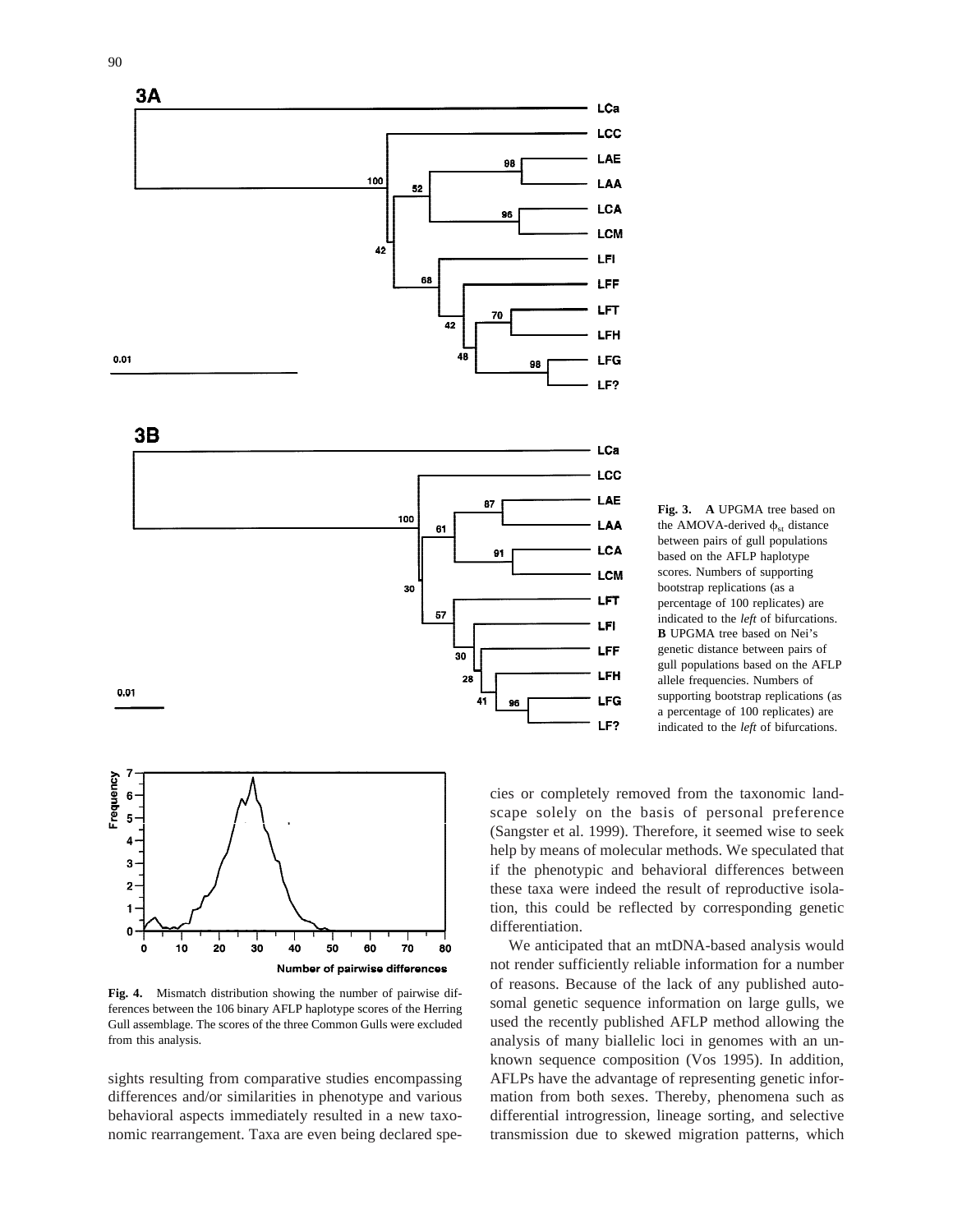**Table 3.** Descriptive statistics based on genotypes of 209 AFLP loci among  $109$  gulls<sup>a</sup>

| Population | $N_{\rm ind}$ | $M_{\rm ss}$ | P    | $H_{\rm e}$ | $H_{\alpha}$ | $N_{\rm m}$ | $F_{\rm is}$ | $N_{\rm pa}$ |
|------------|---------------|--------------|------|-------------|--------------|-------------|--------------|--------------|
| LCa        | 3             | 2.87         | 0.20 | 0.10        | 0.04         | 0.6         | 0.68         | 2            |
| LAA        | 12            | 10.07        | 0.58 | 0.19        | 0.06         | 2.5         | 0.70         | 3            |
| <b>LAE</b> | 8             | 7.39         | 0.45 | 0.17        | 0.06         | 2.0         | 0.66         | 1            |
| <b>LCC</b> | 7             | 6.55         | 0.39 | 0.15        | 0.06         | 1.7         | 0.60         | 2            |
| <b>LCA</b> | 10            | 7.70         | 0.38 | 0.15        | 0.06         | 2.3         | 0.61         |              |
| <b>LCM</b> | 6             | 5.59         | 0.31 | 0.12        | 0.06         | 1.6         | 0.56         |              |
| LF?        | 10            | 9.36         | 0.59 | 0.19        | 0.07         | 3.2         | 0.63         |              |
| LFG        | 20            | 17.28        | 0.68 | 0.19        | 0.09         | 2.9         | 0.53         | 4            |
| LFI        | 10            | 8.91         | 0.50 | 0.17        | 0.07         | 2.2         | 0.60         | 1            |
| <b>LFF</b> | 7             | 6.64         | 0.47 | 0.17        | 0.07         | 2.4         | 0.62         |              |
| <b>LFH</b> | 10            | 9.15         | 0.57 | 0.19        | 0.07         | 2.8         | 0.62         |              |
| <b>LFT</b> | 6             | 5.59         | 0.49 | 0.19        | 0.07         | 2.2         | 0.63         |              |
| Average    | 9.1           | 8.10         | 0.47 | 0.17        | 0.07         | 2.2         | 0.62         |              |

<sup>a</sup>  $N_{\text{ind}}$ , number of individuals analyzed;  $M_{\text{ss}}$ , mean sample size over all loci; *P*, proportion of polymorphic loci; *H<sub>e</sub>*, expected heterozygosity;  $H<sub>o</sub>$ , observed heterozygosity;  $N<sub>m</sub>$ , average estimated number of migrants between taxon *X* and all other taxa;  $F_{is}$ , indreading coefficient within taxa;  $N_{pa}$ , number of private alleles for each taxon. Estimates were obtained by GDA v1.0 (d12) except  $N<sub>m</sub>$ , which was obtained by ARLEQUIN v1.1.

can seriously distort true genetic relations between closely related taxa, can be avoided.

Our analyses indicate high levels of gene flow, with average  $N<sub>m</sub>$  values varying between 0.6 and 3.2, but with values up to 8.3 for some population pairs. We also observed very few private alleles (only 13 of 418), and only 23% of the total genetic variance could be explained by genetic differentiation between taxa. These observations all indicate a minimal genetic divergence between closely related taxa. On the other hand, we observed very high inbreeding coefficients and significantly reduced heterozygosity values, both suggesting genetic isolation between taxa. These seemingly contradicting observations could be due to a combined effect of a recent common ancestry and a high breeding-site fidelity among these minimally divergent taxa. Our data confirm the results of two allozyme studies, which included partially the same taxa (Snell 1991; Johnson 1985). These authors also reported very low average heterozygosities and little interspecific differentiation. Only if we ignore the weak statistical support values does the topology of our UP-GMA trees closely match the phylogenetic ordering as proposed by Haffer (1982).

How can we reconcile the little genetic differentiation with the marked phenotypical differences and almostcomplete reproductive isolation? Two models could explain this apparent discrepancy between phenotype and genotype in these gulls. The first model suggests that these birds have not yet completed an ongoing process of speciation. An early geographical isolation, before the last glacial period in Europe, was sufficiently long ago to result in the subtle phenotypical variability and nearcomplete reproductive isolation, but too recent to create a sufficient overall genetic differentiation between all the

taxa when many recombining loci are analyzed. Also, the recent population expansions of some of these taxa could have forced many individual birds to cross the species boundaries, as reflected by the relative high  $N<sub>m</sub>$  values (up to 8.3; not shown) between all taxon pairs except those involving the outgroup (and regularly observed in the field!).

The second model postulates that extant gull taxa are representatives of a single species with various forms sharing a recent common ancestry, explaining their close genetic affinities. The phenotypical variability of these forms could then be explained by various degrees of hybridization between a number of original founding populations. This must have occurred on different time scales and/or at different phases of environmental adaptation. The latter model was predicted by Barth (1968), based on phenotypic and morphological differences, and is not unlike the genetic history of the Noctule Bat (*Nyctalus noctula*) or our own human species. In both cases about 70–80% of the total genetic variability could be explained by genetic differences within geographically structured populations which spread throughout Europe shortly after the last Ice Age (Petit et al. 1999; Barbujani et al. 1997). At odds with Barth's hypothesis, proposing the Baltic Gull *L. f. fuscus* as the most likely ancestral taxon, is our finding suggesting that the Steppe Gull *L. c. cachinnans* is the oldest taxon of this assemblage. Although the bootstrap support for the paraphyletic status of this taxon does not exceed 50%, this seems to support the suggestion of Voipio (1993) that the Steppe Gull *L. c. cachinnans* is the oldest taxon in the Herring Gull assemblage. According to the ring-species concept (Mayr 1963), all extant Herring Gulls descend from four Pleistocene refugia, the oldest of which was found in the Aralo-Caspian area, where the Steppe Gull *L. c. cachinnans* still breeds. Although our AFLP data do not suggest a number of different founder populations, one could argue that the time span between the Pleistocene settling of three refugia out of the Aralo-Caspian founder population and the post-Glacial dispersal of modern Herring Gulls was too short to be detected by our loci. Hence, on the basis of our data, Mayr's hypothesis cannot be rejected.

Before deciding which model is favored, a more central question has to be answered: Can AFLP data and/or the AMOVA models be used to identify species limits? It has already been shown that AFLP loci can be used to obtain detailed insight into the evolutionary history of closely related species (Albertson et al. 1999), leaving little doubt about this first point. On the other hand, AMOVA has not yet been used routinely to explore phylogeographic and evolutionary hypothesis. We know of only one other avian AMOVA: the mtDNA-sequence study among races of the Dunlin (*Calidris alpina*) (Weenink et al. 1996). This study is even more interesting because it involves a similar number of closely re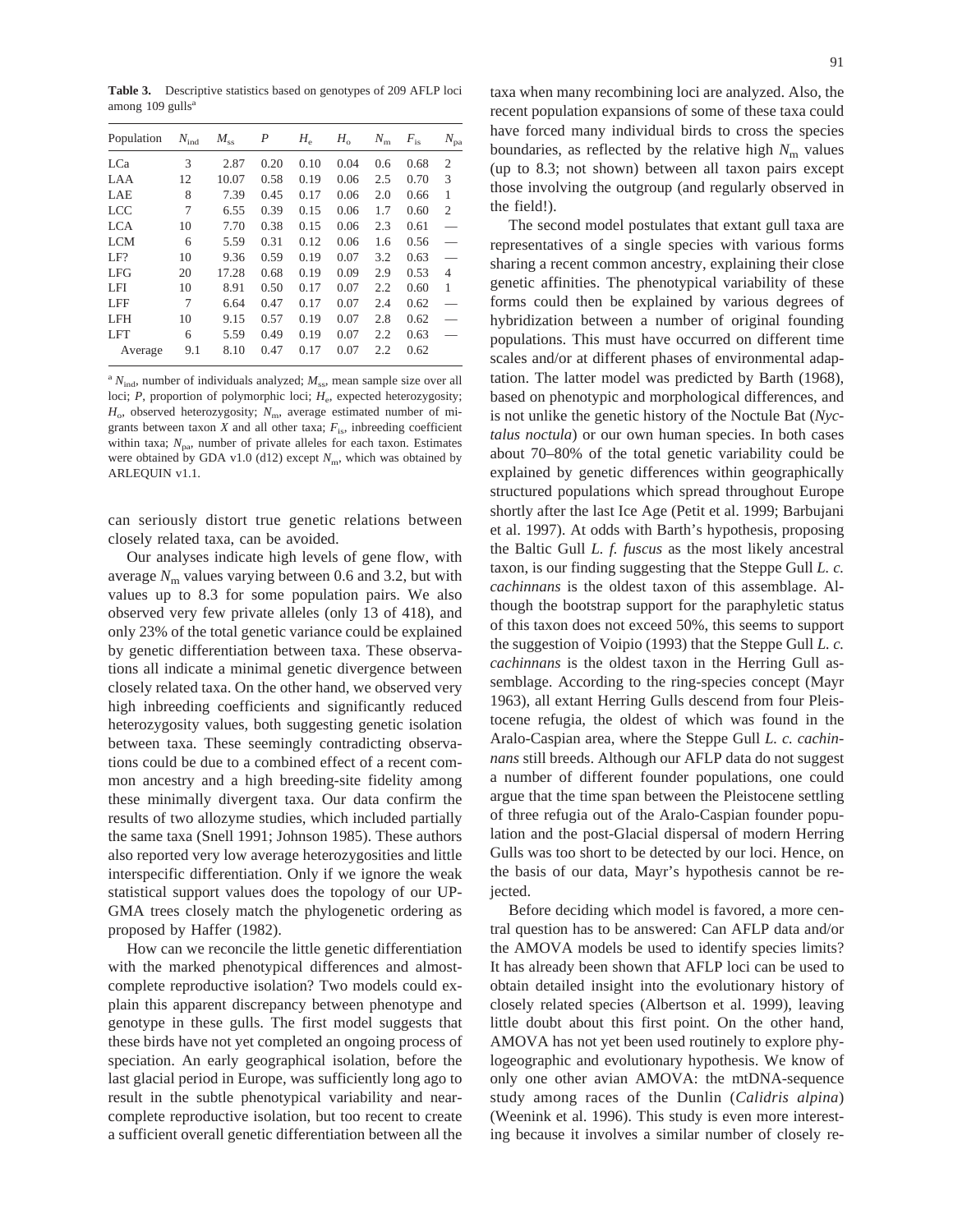lated taxa, which have a geographical (circumpolar) breeding distribution and evolutionary history similar to those of our gull taxa. Among the Dunlin races, an mtDNA-based AMOVA revealed that about 70% of the total genetic variation could be attributed to differences between the taxa, and only about 30% was due to differences within taxa. Thus, AMOVA can reveal distinct genetic differentiation between closely related and recently derived avian taxa. Furthermore, it could be argued that, because the Dunlin AMOVA results were based on mtDNA-sequence information (which normally displays a markedly faster genetic divergence compared with autosomal loci), they are not in conflict with our results, simply because of the difference in the choice of loci. Hence, our finding of very little genetic differentiation between the gull taxa does not necessarily preclude acceptance of the first model but cannot reject the second one either.

On the basis of the currently available genetic data, we favor a hybrid between both models. Although the phylogeographic history of the Herring Gull assemblage, as hypothesized by Barth (1968), Mayr (1963), and Voipio (1993), is probably not entirely correct, it is probably not far off either. All three authors propose the Aralo-Caspian area as the most ancient region of origin of modern Herring Gulls. This corresponds with our results indicating that the Steppe Gull *L. c. cachinnans,* which still breeds in this area, could be the oldest taxon of this assemblage.

One could argue that all current sympatric-breeding, phenotypically distinct Herring Gull taxa are reproductively isolated and therefore, acknowledging the biological species concept, should be considered separate species. However, our AMOVAs did not reveal a distinct differentiation between the currently recognized species and subspecies. Because of this, a choice between the two extremes (three vs seven species) cannot be made. Therefore, we think it is wise to adopt the most conservative model, treating these taxa as three distinct species, *L. argentatus, L. cachinnans,* and *L. fuscus,* a conclusion which was proposed by Haffer in 1982 (see Fig. 1) and is still largely followed by most authors.

*Acknowledgments.* This study would not have been possible without the unconditional support of the following members of the **Port of Rotterdam Gull Study Group: The Netherlands**—Drs. Mark van Leeuwen, Fred Cottaar, and Gerrit Goedhart; **England**—Peter Stewart; **Denmark**—Eddie Fritze, Dr. Pelle Harild Andersen, and Kjeld T. Pedersen; **Poland**—Monica and Dr. Dariusz Bukacinski; **Spain**—Marc Bosch; **Lithuania,** Dr. Pranias Mierauskas; **Russia**—Dr. V.V. Bianki and Valery Buzun; **Finland**—Dr. Martti Hario and Risto Juvaste; **Norway**—Tor Oddvar Hansen and Nils Helge Lorentzen; **Gibraltar**—Dr. John Cortes; **Iceland**—Arnor Sigfusson; **Faeroe Islands**—Jens Kjeld Jensen; **Ukraine**—Dr. Antonina Rudenko; **Germany**—Drs. Dorit Liebers, Andreas Helbig, Arndt von Haeseler, and Kurbinian Strimmer; and **Portugal**—Dr. Lurdes Morais. Some of them collected blood samples at the most impossible places, sometimes under hostile conditions. Others provided invaluable statistical support.

#### **References**

- Albertson RC, Markert JA, Danley PD, Kocher TD (1999) Phylogeny of a rapidly evolving clade: The cichlid fishes of Lake Malawi, East Africa. Proc Natl Acad Sci USA 96:5107–5110
- Barbujani G, Magagni A, Minch E, Cavalli-Storza LL (1997) An apportionment of human DNA diversity. Proc Natl Acad Sci USA 94:4516–4519
- Barth EK (1968) The circumpolar systematics of *Larus argentatus* and *Larus fuscus* with special reference to the Norwegian populations. Nytt Mag Zool 15 (Suppl 1):1–50
- Barth EK (1975) Taxonomy of *Larus argentatus* and *Larus fuscus* in north-western Europe. Ornis Scand 6:49–63
- Cramp S, Simmons KEL (eds) (1983) The birds of the western Palearctic, Vol 3. Oxford University Press, New York
- Crochet PA, Bonhomme F, Lebreton J-D (2000) Molecular phylogeny and plumage evolution in gulls (Larini). J Evol Biol 13:47–57
- Dwight J (1925) The gulls (Laridae) of the world; Their plumages, moults, variations, relationships and distribution. Bull Am Mus Natl Hist 52:63–401
- Excoffier L, Smouse PE, Quattro JM (1992) Analysis of molecular variance inferred from metric distances among DNA haplotypes: Application to human mitochondrial DNA restriction data. Genetics 131:479–491
- Felsenstein J (1995) PHYLIP (phylogeny inference package), version 3.57c. Distributed by the author, Department of Genetics, University of Washington, Seattle (http://evolution.genetics.washington. edu/phylip.html)
- Haffer J (1982) Systematik und Taxonomie der *Larus argentatus* Artengruppe. In: Glutz von Blotzheim UM, Bauer KM (eds) Handbuch der Vogel Mitteleuropas, Vol 8. Akademische Verlagsgesellschaft, Wiesbaden, pp 502–515
- Johnson C (1985) Biochemical variation in populations of *Larus argentatus* and *Larus fuscus* in northwestern Europe. Biol J Linn Soc 24:349–363
- Kist J (1961) 'Systematische' beschouwingen naar aanleiding van de waarneming van Heuglins Geelpootzilvermeeuw, *Larus cachinnans heuglini* Bree in Nederland. Ardea 49:1–50
- Lewis PO, Zaykin D (1999) Genetic data analysis: Computer program for the analysis of allelic data, version 1.0 (d12) (http://chee.unm. edu/gda/)
- Mayr E (1963) Animal species and evolution. Harvard University Press, Cambridge, MA
- Nei M (1987) Molecular evolutionary genetics. Columbia University Press, New York
- Page RDM (1998) TreeView (Win32), version 1.5.2 (http:// taxonomy.zoology.gla.ac.uk/rod/rod.html)
- Petit E, Excoffier L, Mayer F (1999) No evidence of bottleneck in the postglacial recolonization of Europe by the noctule bat (*Nyctalus noctula*). Evolution 53:1247–1258
- Raymond M, Rousset F (1995) GENEPOP (version 1.2): Population genetics software for exact tests and ecumenicism. J Hered 86:248– 249 (version 3.1c: http://www.cefe.cnrs-mop.fr/)
- Sangster G, Hazevoet CJ, van den Berg AB, Roselaar CS, Sluys R (1999) Dutch avifaunal list: Species concepts, taxonomic instability, and taxonomic changes in 1977–1998. Ardea 87:139–165
- Schneider S, Kueffer J-M, Roessli D, Excoffier L (1997) Arlequin version 1.1: A software for population genetic data analysis. Genetics and Biometry Laboratory, University of Geneva, Geneva, Switzerland (http://anthropologie.unige.ch/arlequin)
- Snell RR (1991) Interspecific allozyme differentiation among north Atlantic white-headed larid gulls. Auk 108:319–328
- van Swelm ND (1998) Status of the Yellow-legged Gull *Larus michahellis* as a breeding bird in The Netherlands. Sula 12:199–202
- van Swelm ND (2001) Identification of Yellow-legged Gulls. Br Birds (in press)
- Strimmer K, von Haeseler A (1996) Quartet puzzling: A quartet puz-